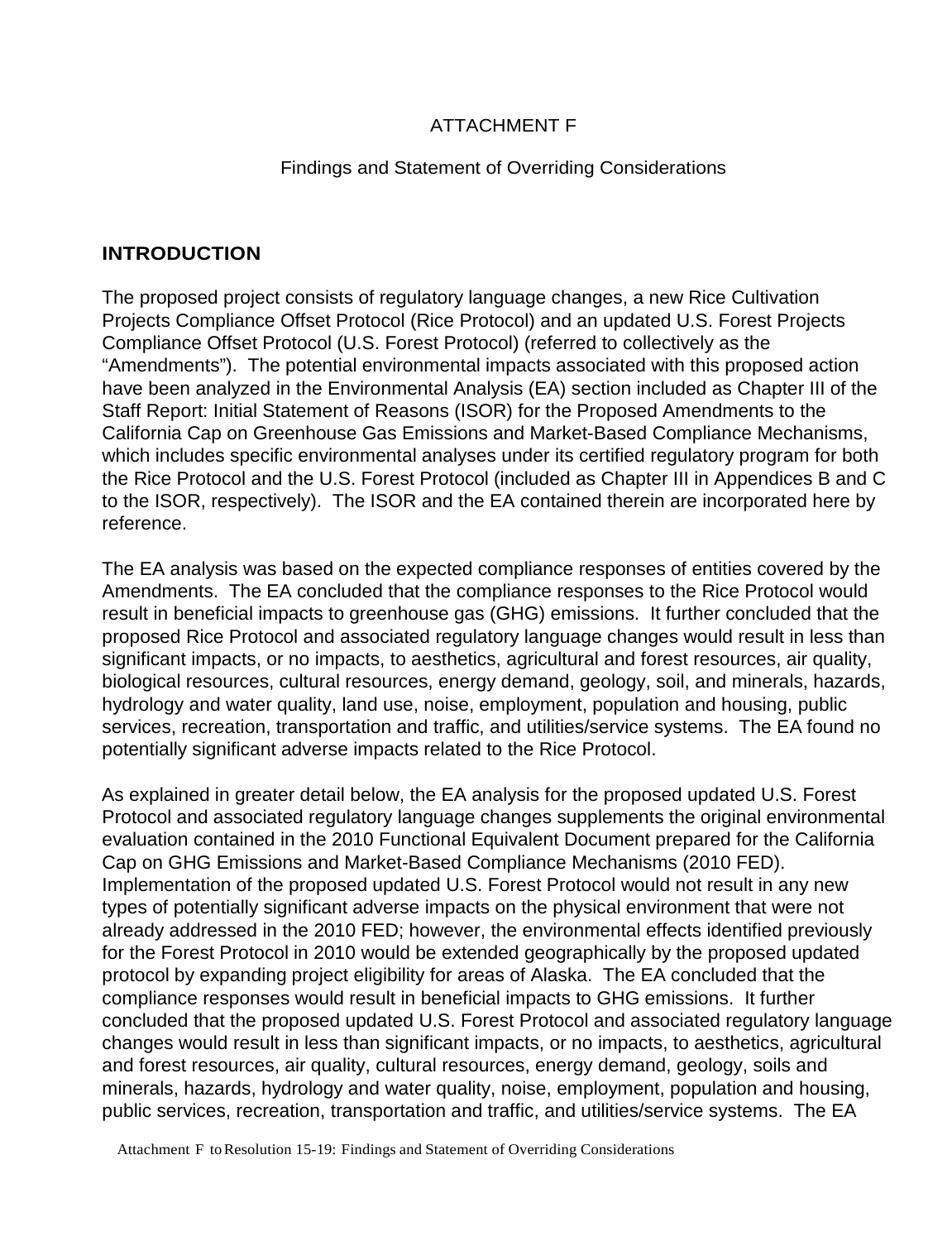found potentially significant adverse impacts to biological resources and land use and planning.

ARB's certified regulatory program requires that prior to adoption of an action for which significant adverse environmental impacts have been identified during the review process, ARB consider all feasible mitigation measures and alternatives available which could substantially reduce such adverse impacts. (California Code of Regulations, title 17, section 60006.) CEQA places the burden on the approving agency to affirmatively show that it has considered feasible mitigation and/or alternatives that can lessen or avoid the impacts. A statement of findings for each identified significant impact is the means to show this consideration. (Public Resources Code section 21081.) CEQA Guidelines section 15091 provides direction on the content of the statement of findings. That section states that one or more of the following findings should be identified for each impact:

- Changes or alterations have been required in, or incorporated into, such project which avoid or substantially lessen the significant environmental effect as identified in the final environmental impact report.
- Such changes or alterations are within the responsibility and jurisdiction of another public agency and not the agency making the finding. Such changes have been adopted by such other agency, or can and should be adopted by such other agency.
- Specific economic, legal, social, technological, or other considerations, including provision of employment opportunities for highly trained workers, make infeasible the mitigation measures or project alternatives identified in the environmental impact report.

An agency may approve a project with unavoidable (unmitigated) adverse environmental impacts. When doing so, CEQA requires the agency to make a statement in the record of its views on the ultimate balancing of the merits of approving the project despite the environmental impacts in a "statement of overriding considerations." (Public Resources Code § 21081(b); CEQA Guidelines § 15093.) The following presents the Board's statement of findings for each identified adverse impact, accompanied by a brief explanation, and its statement of overriding considerations.

## **STATEMENT OF FINDINGS**

The Board has independently reviewed and considered the entire record, including the information contained in the 2010 FED, the EA, public testimony, written comments received, and the written responses to comments, all of which are hereby incorporated by reference. As described above, the EA concluded that the Rice Protocol would not cause any significant environmental impacts. Based on this information, the Board finds that the proposed Rice Protocol would not cause any significant environmental impacts. The Board finds that the updated U.S. Forest Protocol has the potential to cause significant adverse impacts with regard to two resource areas: biological resources, and land use and planning. With regard to the proposed updated U.S. Forest Protocol, the Board makes the following written findings for each significant adverse impact, accompanied by a brief explanation of the rationale for each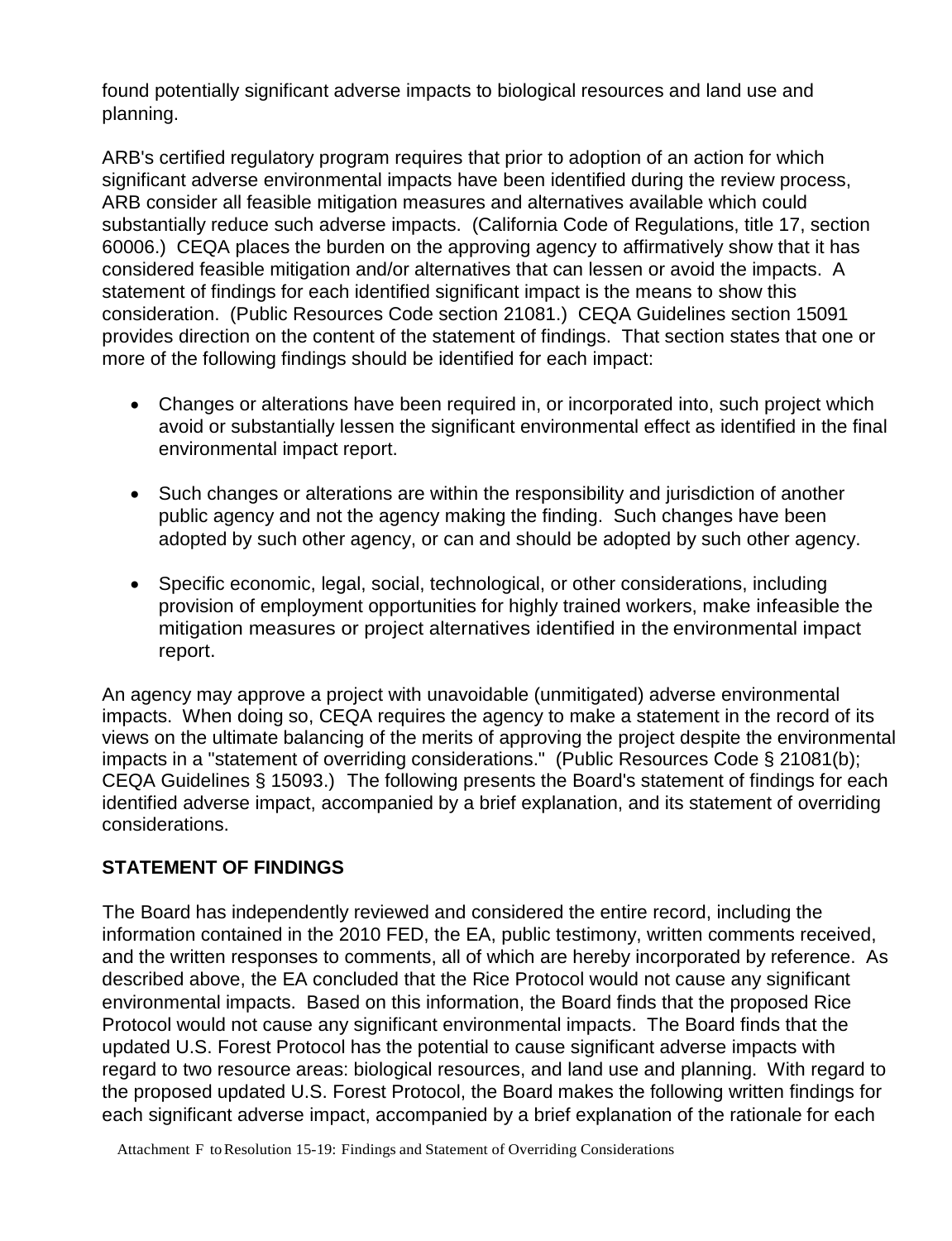finding. These findings are supported by substantial evidence in the record.

#### **Biological Resources**

The proposed updated U.S. Forest Protocol would not result in any changes to the qualifying forest project activities or associated compliance responses within the 48 contiguous states, as described in the 2010 FED. The only substantive change with respect to compliance responses is the geographic expansion for eligible locations of proposed forest projects to include Alaska, in addition to the contiguous 48 states. The U.S. Forest Protocol analysis in the EA supplements the original environmental evaluation contained in the 2010 FED. Consistent with ARB's conservative approach to environmental review (i.e., seeking to avoid a risk of understating potential effects), preparing a supplemental analysis is appropriate for a good faith disclosure of potential impacts in Alaska.

U.S. Forest Protocol related activities associated with this update would occur in Alaska in the same manner as was evaluated in the 2010 FED. As identified in the 2010 FED, the EA found that the U.S. Forest Protocol would not increase total forest activities, but could shift activities to projects that increase carbon sequestration. The Board finds that the proposed U.S. Forest Protocol would not cause any new impacts to biological resources within the contiguous 48 states. However, because the proposed updated U.S. Forest Protocol would extend the applicability of the U.S. Forest Protocol to Alaska, the Board finds that the proposed updated U.S. Forest Protocol has the potential to cause significant and unavoidable impacts to biological resources in Alaska, including habitat changes and wildlife disruption resulting from implementation of reforestation projects.

The EA identified recognized measures that exist to reduce this potentially significant impact. The Board finds that implementation of the Adaptive Management Plan, as described in Section 2.E of the 2010 FED, would reduce the risk of unanticipated, unintended and ongoing adverse impacts to biological resources due to forestry projects under the U.S. Forest Protocol. However, the Board finds that because the adverse impacts identified in the EA are potential indirect impacts associated with the compliance responses of covered entities, the authority to determine site- or project-specific mitigation is within the purview of jurisdictions with local permitting authority, such as city or county governments. Therefore, ARB cannot guarantee that the mitigation described above will be implemented. Further, the programmatic analysis in the EA does not allow project-specific details of mitigation, resulting in an inherent uncertainty in the degree of mitigation ultimately implemented to reduce the potentially significant impacts. In light of this uncertainty, the Board takes a conservative approach in its post-mitigation significance conclusion and finds the impacts discussed above to be significant and unavoidable.

## **Land Use and Planning**

The proposed updated U.S. Forest Protocol would not result in any changes to the qualifying forest project activities or associated compliance responses within the 48 contiguous states, as described in the 2010 FED. The only substantive change with respect to compliance responses is the geographic expansion for eligible locations of proposed forest projects to include Alaska, in addition to the contiguous 48 states. U.S. Forest Protocol related activities associated with this update would occur in Alaska in the same manner as was evaluated in the 2010 FED.

Attachment F toResolution 15-19: Findings and Statement of Overriding Considerations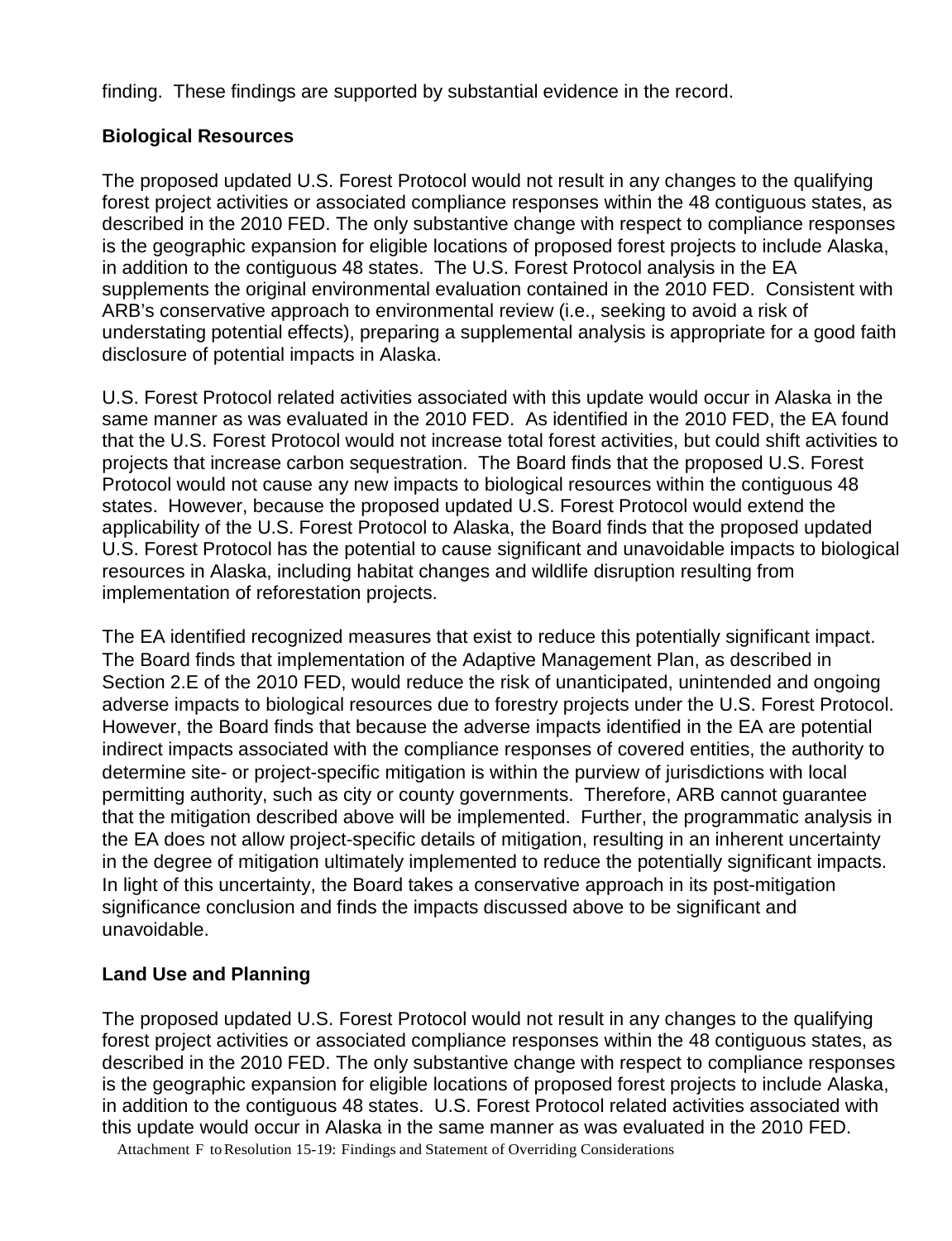The proposed updated U.S. Forest Protocol includes avoided conversion projects that could conflict with local land use plans that envision development or other uses of forested areas. The EA identified recognized measures that exist to reduce this potentially significant impact. However, the Board finds that because the adverse impacts identified in the EA are potential indirect impacts associated with the compliance responses of covered entities, the authority to determine site- or project-specific mitigation is within the purview of jurisdictions with local permitting authority, such as city or county governments. Therefore, ARB cannot guarantee that the mitigation described above will be implemented. Further, because conflicts with planned future land uses are inherent to avoided conversion projects, the Board finds that impacts of the avoided conversion projects on land use are considered significant and unavoidable, even with implementation of feasible mitigation. Therefore, the Board finds that implementation of the proposed updated U.S. Forest Protocol could result in significant and unavoidable impacts to land use and planning as evaluated and disclosed in the 2010 FED and the EA, as summarized above and incorporated by reference, but extended geographically to Alaska.

## **Findings on Alternatives to the Project**

The Board finds that the proposed Rice Cultivation Protocol would not result in any potentially significant adverse impacts on the environment. Thus, the identification and analysis of potential alternatives to the proposed Rice Protocol activities are not required.

The EA considered a reasonable range of action alternatives potentially capable of reducing the environmental effects of the proposed updated U.S. Forest Protocol, while accomplishing most of the project objectives listed in the EA. The Board finds the alternatives analysis is sufficient to inform the Board and the public regarding the tradeoffs between the degree to which the alternatives could reduce environmental impacts and the corresponding degree to which the alternatives could achieve the project objectives.

Based upon a full evaluation of the alternatives, the Board finds that adoption and implementation of the proposed updated U.S. Forest Protocol is the most desirable, feasible, and appropriate action for achieving the objectives of the project, and the Board rejects the other alternatives as either less desirable or infeasible based on consideration of the relevant factors identified in the EA and briefly described below.

#### a. Alternative 1: No-Project Alternative

The EA analyzed a No Project Alternative. Under the No Project Alternative, the amendment to extend the U.S. Forest Protocol to Alaska would not occur. Thus, Air Resources Board Offset Credits (ARBOC) could only be credited from projects in the contiguous U.S. and the U.S. Forest Protocol would not extend to Alaska. The existing Forest Protocol would continue, allowing ARBOCs for reforestation, improved forest management, and forest protection (avoided conversion) projects. The Board finds that there would be no new environmental impacts under the No Action Alternative because compliance responses would not be extended to Alaska. Thus, the No Project Alternative would avoid the specific impacts to biological resources and land use and planning in Alaska identified in the EA. However, the potentially significant adverse environmental impacts associated with the existing Forest Protocol for the contiguous

Attachment F toResolution 15-19: Findings and Statement of Overriding Considerations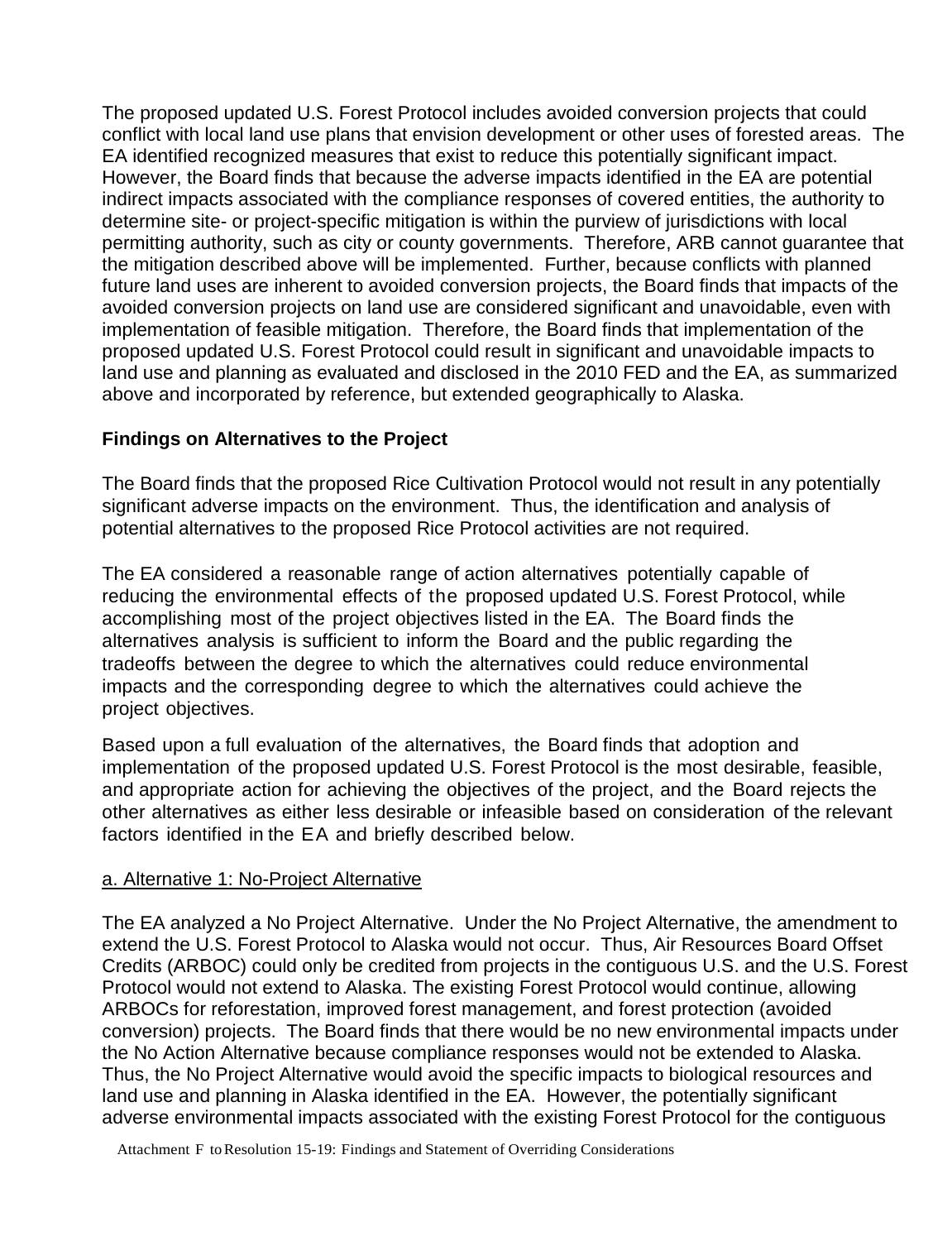48 states would still occur, but without the benefit of the additional GHG reductions gained from the proposed updated U.S. Forest Protocol. Furthermore, this alternative would not achieve other anticipated climate and ecosystem benefits in Alaska resulting from more sustainable harvesting and natural forest management practices as required for participation under the U.S. Forest Protocol.

The Board finds that the No Project Alternative would meet the project objectives but not to the fullest extent. By excluding Alaska from the areas eligible for project development under this protocol, this alternative would result in the issuance of fewer ARBOCs. Because issuance of ARBOCs would still occur for projects located in the contiguous U.S., this alternative would be consistent with the stated primary objectives of the project but would not fulfill those objectives to the fullest extent. Excluding Alaska would result in a reduced supply of ARBOCs available, thereby diminishing an opportunity to ensure cost-effectiveness in the Cap and Trade program and resulting in fewer reductions in GHG emissions. Therefore, while this alternative is conceptually feasible, the primary objectives would not be fully realized. For the foregoing reasons, the Board rejects this alternative.

#### b. Alternative 2: Extension of Improved Forest Management and Avoided Conversion to Alaska Alternative

The EA analyzed an alternative that would allow for extension of the Forest Protocol to Alaska, but would not allow reforestation compliance responses to be used to obtain ARBOCs in Alaska. Reforestation, improved forest management, and avoided conversion could still be implemented to obtain ARBOCs in the contiguous U.S. The Board finds that by disallowing reforestation compliance responses in Alaska, this alternative would avoid the identified significant and unavoidable impacts associated with biological resources. Land use and planning impacts would be the same as under the proposed updated U.S. Forest Protocol. Thus, there would be less environmental impacts under this alternative.

This alternative would meet the project objectives listed in the EA, but not to the fullest extent. Under this alternative, ARBOCs could not be obtained in Alaska for reforestation compliance responses. This alternative would result in fewer ARBOCs being issued under the U.S. Forest Protocol. Because issuance of ARBOCs would still occur for improved forest management and avoided conversion projects, this alternative would be consistent with the stated primary objectives of the project but would not fulfill those objectives to the fullest extent. Excluding reforestation projects narrows the range of potential activities, resulting in a reduced supply of ARBOCs available and therefore a lower potential for program cost effectiveness in the Cap and Trade program, as well as fewer reductions in GHG emissions. Therefore, while this alternative is conceptually feasible, the primary objectives would not be fully realized. For the foregoing reasons, the Board rejects this alternative.

#### c. Alternative 3: Extension of Reforestation and Improved Forest Management to Alaska Alternative

Attachment F toResolution 15-19: Findings and Statement of Overriding Considerations The EA analyzed an alternative that would allow for extension of the U.S. Forest Protocol to Alaska, but only would allow reforestation and improved forest management compliance responses to be used to obtain ARBOCs in Alaska. Reforestation, improved forest management, and avoided conversion could still be implemented to obtain ARBOCs in the contiguous U.S.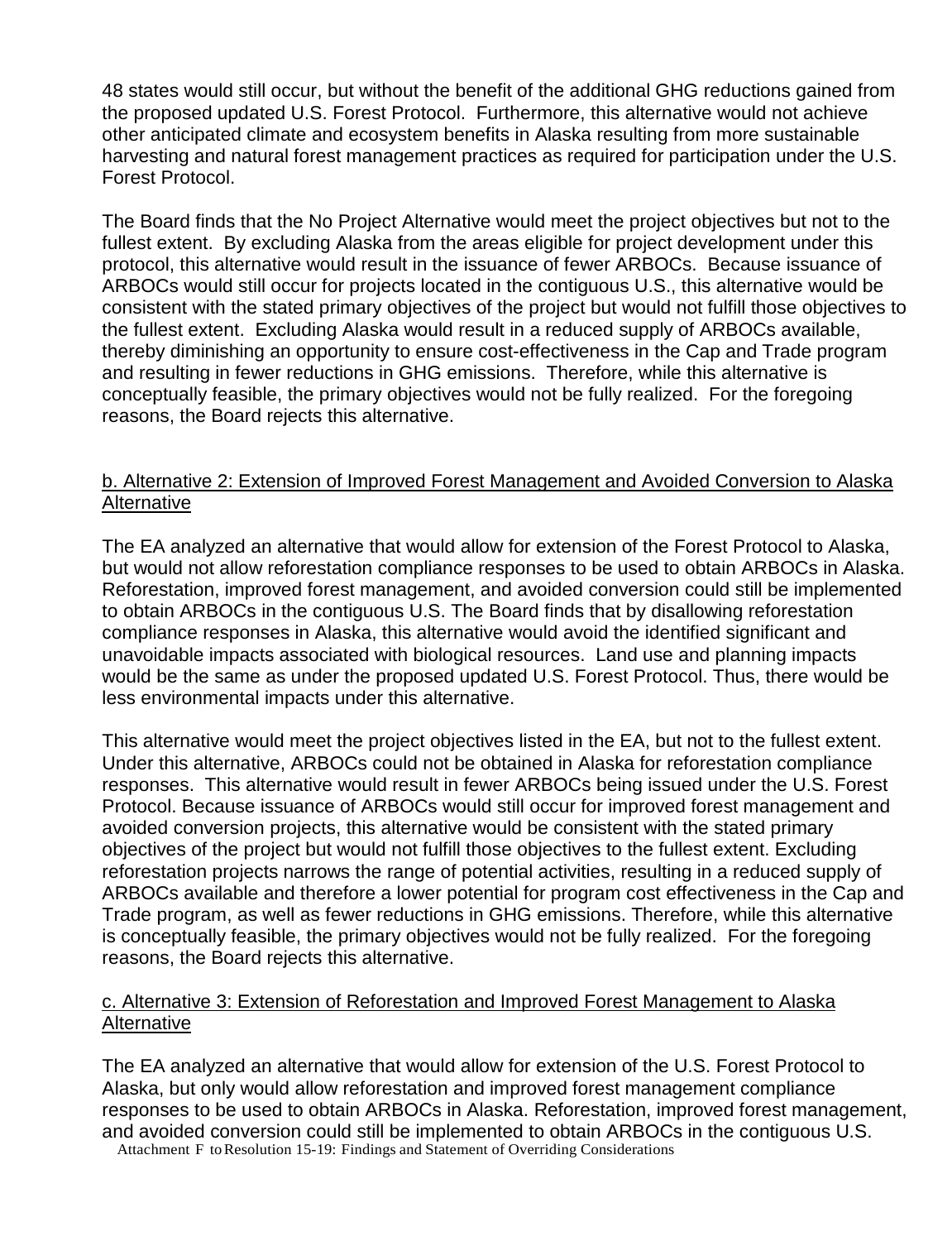Under this alternative, the U.S. Forest Protocol would be implemented in both the contiguous U.S. and Alaska. However, ARBOCs could not be obtained in Alaska for avoided conversion compliance responses. By not allowing avoided conversion compliance responses in Alaska, there would be no significant and unavoidable impacts associated with land use and planning. Biological resources impacts would be the same as under the proposed updated U.S. Forest Protocol. Thus, there would be less environmental impacts under this alternative.

This alternative would meet the project objectives listed in the EA, but not to the fullest extent. This alternative would result in fewer ARBOCs being issued under the U.S. Forest Protocol. Because issuance of ARBOCs would still occur for improved forest management and reforestation projects, this alternative would be consistent with the stated primary objectives of the project but would not fulfill those objectives to the fullest extent. Excluding reforestation projects narrows the range of potential activities, resulting in a reduced supply of ARBOCs available and therefore a lower potential for program cost effectiveness in the Cap and Trade program, as well as fewer reductions in GHG emissions. Therefore, while this alternative is conceptually feasible, the primary objectives would not be fully realized. For the foregoing reasons, the Board rejects this alternative.

# **STATEMENT OF OVERRIDING CONSIDERATIONS**

The Board finds that despite the potential for adverse environmental impacts associated with the proposed updated U.S. Forest Protocol, other benefits of this regulatory action, which will flow to all residents of the State, are determined to be overriding considerations that warrant approval of the project and outweigh and override the unavoidable significant effects to biological resources and land use and planning, discussed above. The Board finds that these benefits include:

- 1. A reduction in greenhouse gas emissions, thereby supporting California's laws and policies regarding achieving significant GHG reductions, as well as benefitting the environment and current and future generations;
- 2. Incentivizing reforestation and avoided conversion forest projects that will provide for carbon sequestration while resulting in long-term beneficial effects on scenic resources, soil erosion, and loss of topsoil;
- 3. Providing a program that complements other Scoping Plan measures, such as standards for cleaner vehicles, low-carbon fuels, renewable electricity and energy efficiency;
- 4. Providing an economic benefit to foster more sustainable agriculture and forestry practices;
- 5. Providing an economic benefit to the state by helping preserve and enhance lands enjoyed by California's scenic tourism industry;
- 6. Providing additional ARBOCs that have the potential to support the state's trajectory towards further GHG reductions beyond the 2020 target; and